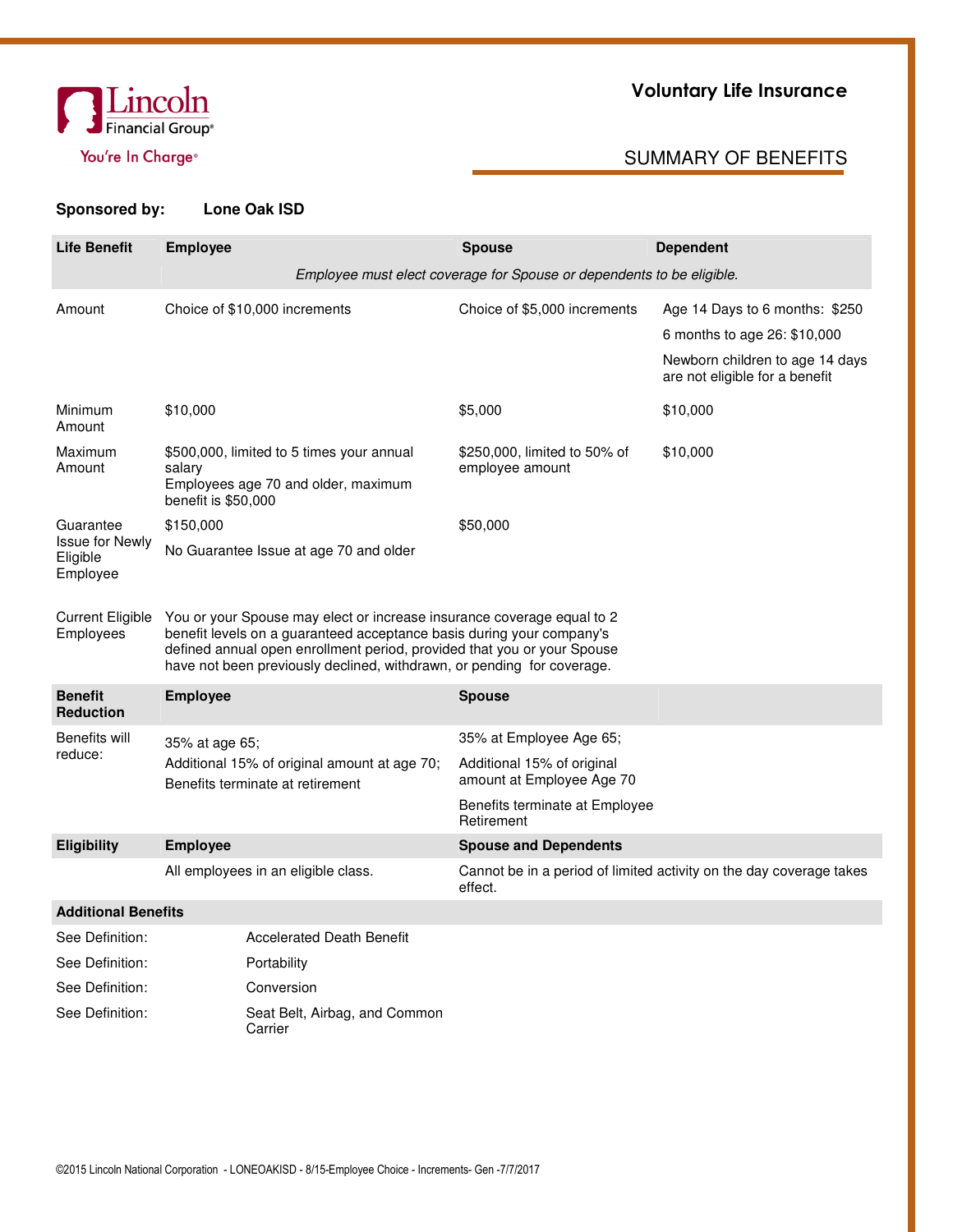| <b>Definitions</b>                                                          |                                                                                                                                                                                                                                                                                                                                                                                                                       |                                                                                                                                                                                                                                                                                                                                                                                                                          |  |  |  |  |  |
|-----------------------------------------------------------------------------|-----------------------------------------------------------------------------------------------------------------------------------------------------------------------------------------------------------------------------------------------------------------------------------------------------------------------------------------------------------------------------------------------------------------------|--------------------------------------------------------------------------------------------------------------------------------------------------------------------------------------------------------------------------------------------------------------------------------------------------------------------------------------------------------------------------------------------------------------------------|--|--|--|--|--|
| <b>Accelerated Death</b><br><b>Benefit</b>                                  | or attorney before exercising this option.                                                                                                                                                                                                                                                                                                                                                                            | Accelerated Death Benefit provides an option to withdraw a percentage of your life insurance<br>coverage when diagnosed as terminally ill (as defined in the policy). The death benefit will be reduced<br>by the amount withdrawn. To qualify, you have satisfied the Active Work rule and have been covered<br>under this policy for the required amount of time as defined by the policy. Check with your tax advisor |  |  |  |  |  |
| <b>Conversion</b>                                                           | If you terminate your employment or become ineligible for this coverage, you have the option to<br>convert all or part of the amount of coverage in force to an individual life policy on the date of<br>termination without Evidence of Insurability. Conversion election must be made within 31 days of your<br>date of termination.                                                                                |                                                                                                                                                                                                                                                                                                                                                                                                                          |  |  |  |  |  |
| <b>Guarantee Issue</b>                                                      | expense.                                                                                                                                                                                                                                                                                                                                                                                                              | For timely entrants enrolled within 31 days of becoming eligible, the Guarantee Issue amount is<br>available without any Evidence of Insurability requirement. Evidence of Insurability will be required for<br>any amounts above this, for late enrollees or increase in insurance, and it will be provided at your own                                                                                                 |  |  |  |  |  |
| <b>Limited Activity</b>                                                     |                                                                                                                                                                                                                                                                                                                                                                                                                       | A period when a Spouse or dependent is confined in a health care facility; or, whether confined or<br>not, is unable to perform the regular and usual activities of a healthy person of the same age and sex.                                                                                                                                                                                                            |  |  |  |  |  |
| <b>Portability</b>                                                          | If coverage has been in force for at least 12 months, you may continue coverage for a specified period<br>of time after your employment by paying the required premium. Portability is available if you cease<br>employment for a reason other than total disability or retirement at Social Security Normal Retirement<br>Age. A written application must be made within 31 days of your termination.                |                                                                                                                                                                                                                                                                                                                                                                                                                          |  |  |  |  |  |
| Seat Belt, Airbag,<br>and Common<br><b>Carrier</b>                          | If you die as a result of a covered auto accident while wearing a seat belt or in a vehicle equipped with<br>an airbag, additional benefits are payable up to \$10,000 or 10% of the principal sum, whichever is<br>less. If loss occurs for you due to an accident while riding as a passenger in a common carrier,<br>benefits will be double the amount that would otherwise apply as outlined in the certificate. |                                                                                                                                                                                                                                                                                                                                                                                                                          |  |  |  |  |  |
| <b>Term Life</b>                                                            | this product.                                                                                                                                                                                                                                                                                                                                                                                                         | Benefit provided to the designated beneficiary upon the death of the insured. The benefit is provided<br>for the time period that you are eligible and premium is paid. There is no cash value associated with                                                                                                                                                                                                           |  |  |  |  |  |
| <b>Exclusion: Suicide</b>                                                   | May apply if employee contributes toward the premium.                                                                                                                                                                                                                                                                                                                                                                 | Benefits will not be paid if the death results from suicide within 2 years after coverage is effective.                                                                                                                                                                                                                                                                                                                  |  |  |  |  |  |
| <b>Additional Benefits</b>                                                  |                                                                                                                                                                                                                                                                                                                                                                                                                       |                                                                                                                                                                                                                                                                                                                                                                                                                          |  |  |  |  |  |
| LifeKeysSM                                                                  | policy.                                                                                                                                                                                                                                                                                                                                                                                                               | Online will & testament preparation service, identity theft resources and beneficiary assistance<br>support for all employees and eligible dependents covered under the Group Term Life and/or AD&D                                                                                                                                                                                                                      |  |  |  |  |  |
| <b>TravelConnectSM</b>                                                      | home.                                                                                                                                                                                                                                                                                                                                                                                                                 | Travel assistance services for employees and eligible dependents traveling more than 100 miles from                                                                                                                                                                                                                                                                                                                      |  |  |  |  |  |
| For assistance or additional information Contact Lincoln Financial Group at |                                                                                                                                                                                                                                                                                                                                                                                                                       |                                                                                                                                                                                                                                                                                                                                                                                                                          |  |  |  |  |  |
|                                                                             | (800) 423-2765; reference ID: LONEOAKISD                                                                                                                                                                                                                                                                                                                                                                              | www.LincolnFinancial.com                                                                                                                                                                                                                                                                                                                                                                                                 |  |  |  |  |  |

Insurance products are issued by The Lincoln National Life Insurance Company (Fort Wayne, IN), which does not solicit business in New York, nor is it licensed to do so. Product availability and/or features may vary by state. Limitations and exclusions apply. Not for use in New York.

NOTE: This is not intended as a complete description of the insurance coverage offered. Controlling provisions are provided in the policy, and this summary does not modify those provisions or the insurance in any way. This is not a binding contract. A certificate of coverage will be made available to you that describes the benefits in greater details. Should there be a difference between this summary and the contract, the contract will govern.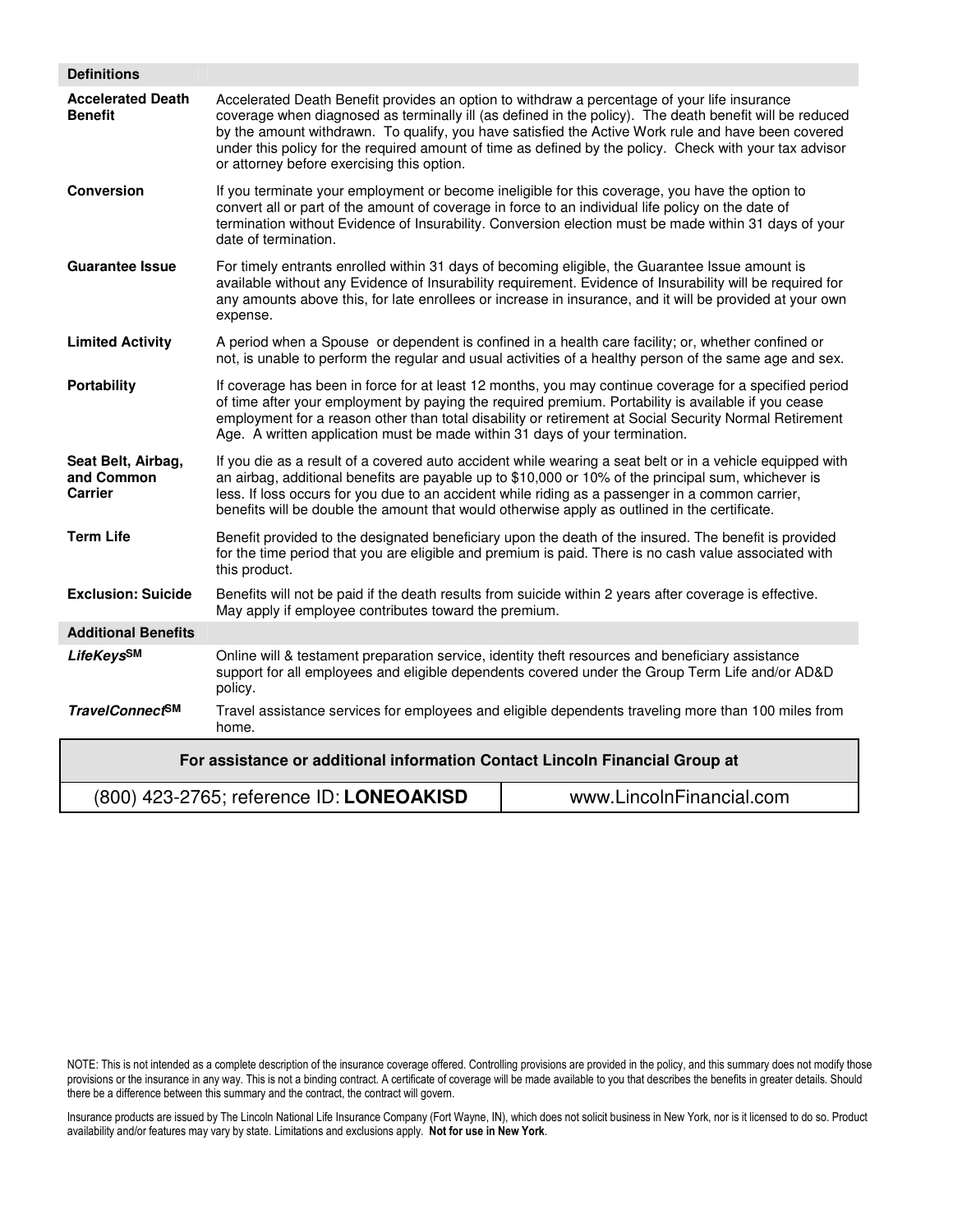### **Monthly Employee Premium**

#### **Life Premium for sample benefit amounts**

Employee and Spouse premiums are calculated separately. Refer to Program Specifications for your maximum benefit amounts. Benefits and premium amounts reflect age reductions.

| <b>Monthly RATE</b><br>Per \$1000 | <b>AGE</b> | \$10,000 | \$20,000 | \$30,000 | \$40,000 | \$50,000 | \$60,000 | \$70,000 | \$80,000 | \$90,000 | \$100,000 |
|-----------------------------------|------------|----------|----------|----------|----------|----------|----------|----------|----------|----------|-----------|
| 0.0400                            | $30$       | \$0.40   | \$0.80   | \$1.20   | \$1.60   | \$2.00   | \$2.40   | \$2.80   | \$3.20   | \$3.60   | \$4.00    |
| 0.0400                            | $25 - 29$  | \$0.40   | \$0.80   | \$1.20   | \$1.60   | \$2.00   | \$2.40   | \$2.80   | \$3.20   | \$3.60   | \$4.00    |
| 0.0400                            | 30-34      | \$0.40   | \$0.80   | \$1.20   | \$1.60   | \$2.00   | \$2.40   | \$2.80   | \$3.20   | \$3.60   | \$4.00    |
| 0.0490                            | 35-39      | \$0.49   | \$0.98   | \$1.47   | \$1.96   | \$2.45   | \$2.94   | \$3.43   | \$3.92   | \$4.41   | \$4.90    |
| 0.0720                            | 40-44      | \$0.72   | \$1.44   | \$2.16   | \$2.88   | \$3.60   | \$4.32   | \$5.04   | \$5.76   | \$6.48   | \$7.20    |
| 0.1110                            | 45-49      | \$1.11   | \$2.22   | \$3.33   | \$4.44   | \$5.55   | \$6.66   | \$7.77   | \$8.88   | \$9.99   | \$11.10   |
| 0.1790                            | 50-54      | \$1.79   | \$3.58   | \$5.37   | \$7.16   | \$8.95   | \$10.74  | \$12.53  | \$14.32  | \$16.11  | \$17.90   |
| 0.2770                            | 55-59      | \$2.77   | \$5.54   | \$8.31   | \$11.08  | \$13.85  | \$16.62  | \$19.39  | \$22.16  | \$24.93  | \$27.70   |
| 0.4290                            | 60-64      | \$4.29   | \$8.58   | \$12.87  | \$17.16  | \$21.45  | \$25.74  | \$30.03  | \$34.32  | \$38.61  | \$42.90   |
| 0.5410                            | 65-69      | \$6,500  | \$13,000 | \$19,500 | \$26,000 | \$32,500 | \$39,000 | \$45,500 | \$52,000 | \$58,500 | \$65,000  |
|                                   |            | \$3.52   | \$7.03   | \$10.55  | \$14.07  | \$17.58  | \$21.10  | \$24.62  | \$28.13  | \$31.65  | \$35.17   |
| 0.9220                            | 70-74      | \$5,000  | \$10,000 | \$15,000 | \$20,000 | \$25,000 | N/A      | N/A      | N/A      | N/A      | N/A       |
|                                   |            | \$4.61   | \$9.22   | \$13.83  | \$18.44  | \$23.05  | N/A      | N/A      | N/A      | N/A      | N/A       |
| 1.4750                            | 75-99      | \$5,000  | \$10,000 | \$15,000 | \$20,000 | \$25,000 | N/A      | N/A      | N/A      | N/A      | N/A       |
|                                   |            | \$7.38   | \$14.75  | \$22.13  | \$29.50  | \$36.88  | N/A      | N/A      | N/A      | N/A      | N/A       |

This is an estimate of premium cost. Actual deductions may vary slightly due to rounding and payroll frequency.

#### Example:

Use this formula to calculate premium for benefit amounts over \$ 100,000

|          | Age | Rate<br>Monthly Per<br>\$1,000 | X | <b>Benefit In</b><br>\$1,000's | E        | <b>Monthly Cost</b> |      |
|----------|-----|--------------------------------|---|--------------------------------|----------|---------------------|------|
| Example: | 35  | 0.0490                         | X | 150                            | $\equiv$ | \$                  | 7.35 |
|          |     |                                | x |                                | $\equiv$ |                     |      |

NOTE: This is not intended as a complete description of the insurance coverage offered. Controlling provisions are provided in the policy, and this summary does not modify those provisions or the insurance in any way. This is not a binding contract. A certificate of coverage will be made available to you that describes the benefits in greater details. Should there be a difference between this summary and the contract, the contract will govern.

Insurance products are issued by The Lincoln National Life Insurance Company (Fort Wayne, IN), which does not solicit business in New York, nor is it licensed to do so. Product availability and/or features may vary by state. Limitations and exclusions apply. Not for use in New York.